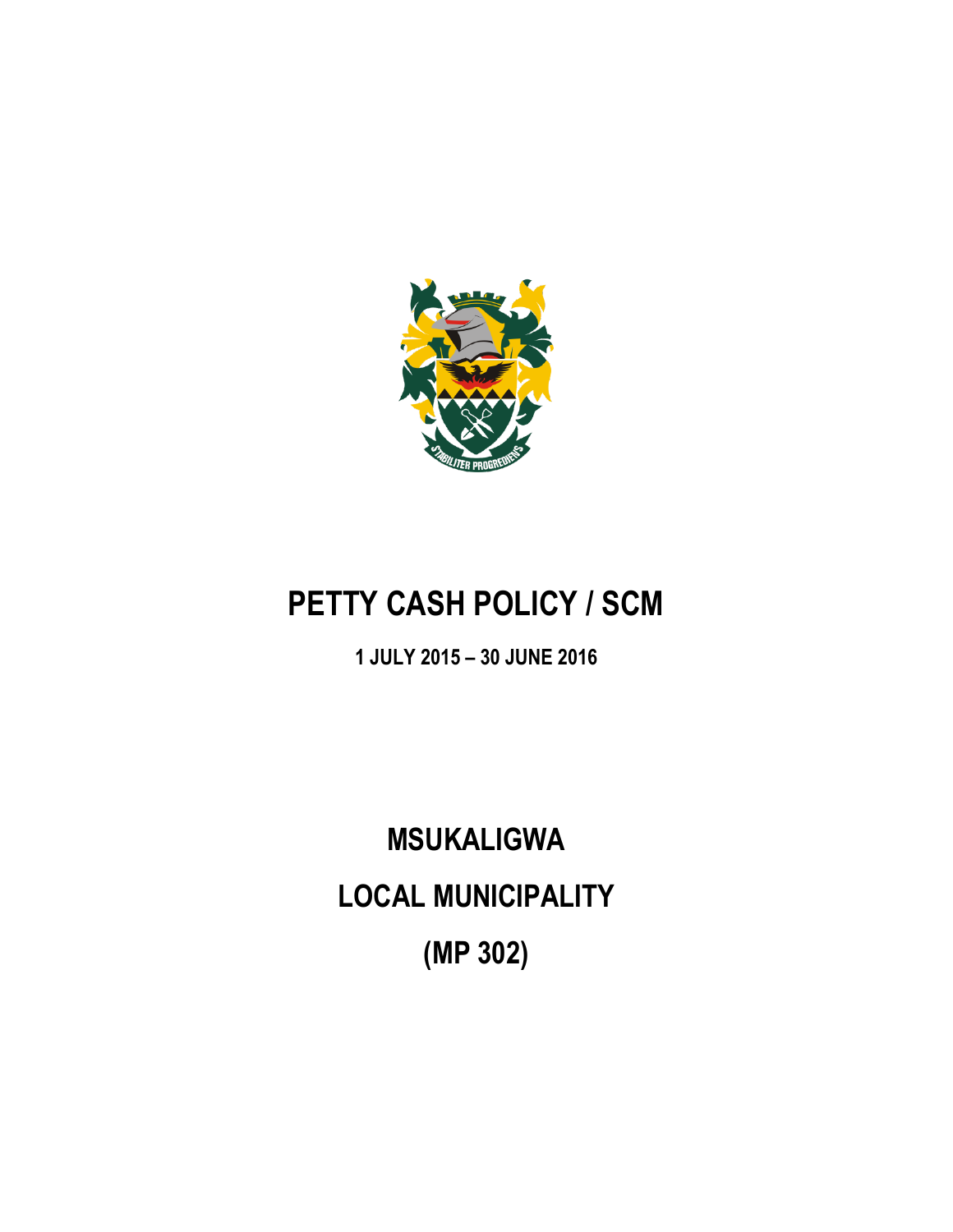### **MSUKALIGWA LOCAL MUNICIPALITY**

## **PETTY CASH POLICY**

#### **Purpose of policy**

- 1. Where the need may arise in a department/division to have cash available for payments of a minor and recurring nature and it is impracticable to obtain cheque payments for every expense, such payments may be handled by means of petty cash facilities.
- 2. The Municipal Manager may delegate control and management of the petty cash float to the Chief Financial Officer in which event reference to the Municipal Manager in this policy shall be construed as reference to the Chief Financial Officer.
- 3. At the discretion of the Municipal Manager, departments or divisions of the Municipality may be provided with their own petty cash floats.
- 4. In the event where the Municipal Manager appoints an officer to take control of a petty cash float, he/she must be independent of all other cash functions such as cashiering.
- 5. In the event of a department or division being authorized to keep a petty cash float, the Head of the Department or Division concerned shall designate a staff member of that department/division as a departmental or divisional petty cash officer.

#### **Maximum Petty Cash Float**

The Municipal Manager may determine the maximum amount per petty cash officer, which may be withdrawn from the banking account of the Council for purposes of departmental/divisional floats.

#### **Procedures for the handling of Petty Cash**

- 1. The application for a petty cash facility or for increase of the operational amount of an existing petty cash float, must be made in writing to the Municipal Manager.
- 2. The application must state reasons for the need of a petty cash float and the amount required for its operation, as well as the cost centre from which funds are to be applied for the petty cash. The amount should be sufficient to cover expenses for approximately a month, and the limit for every section is R1000.00.
- 3. The responsibility for operating petty cash and the safe keeping of petty cash funds in a department or division must be assigned to the designated petty cash officer only, and the head of the department/division shall be co-responsible for petty cash management in such department or division.
- 4. The keeping of a formal petty cash register is compulsory, except where petty cash expenses is posted directly on the official financial system of the municipality.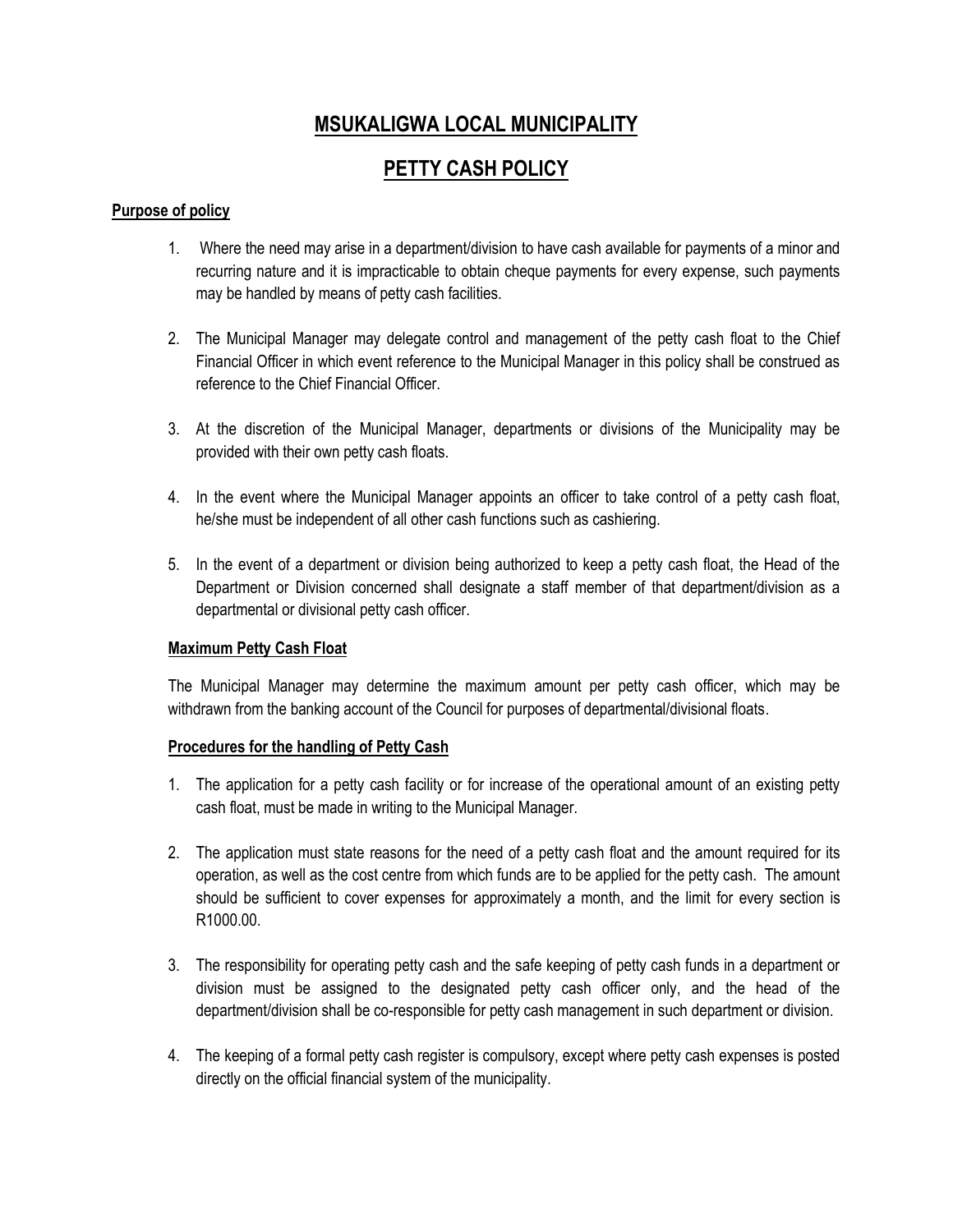- 5. Payments to establish a petty cash float may only be, by way of a cheque made payable to the designated petty cash officer and upon submission of a requisition or memo signed by such petty cash officer.
- 6. Petty cash payments may only be made by the designated petty cash officer upon production of a petty cash voucher accompanied by proper supporting documents such as cash sale slips or receipts containing the supplier's name.
- 7. The petty cash purchases are limited to a transaction value as determined by the Municipal Manager or Chief Financial Officer from time to time in terms of the Supply Chain Management Policy.
- 8. If cash is advanced without supporting documents it should be on the basis of an advance or I.O.U., under signature of the receiving official, and authorized by the Head of the Department or divisional head. The receiving official must ensure that the relevant cash slips or receipts must reach the petty cash officer not later than three working days after the money was received.
- 9. The petty cash officer must regularly pursue outstanding advances and long outstanding advances must be brought to the attention of the Chief Financial Officer who must take the appropriate action to ensure that the amount advanced has been properly spent and proof of the expenditure is submitted.
- 10. Each petty cash voucher must be signed by the receiving official, Head of Department or divisional head and a senior official of the Finance Department.
- 11. When the cash in the petty cash float is almost exhausted, the petty cash register must be balanced and reconciled.
- 12. Replenishment of the petty cash float is undertaken after the balancing and reconciliation of the petty cash register has been checked and approved by the Chief Financial Officer or manager of the Finance Department.
- 13. A cheque must be made out to the petty cash officer for the replenishment of the petty cash float and such cheque must be enchased by this officer who must record the amount received in the petty cash register.
- 14. Petty cash funds must at all times be secured in a lockable container suitable for securing money, and secured in a lockable cabinet.
- 15. Reasonable precautions must be exercised for the safe keeping of the keys to the petty cash container and room where it is kept.
- 16. Petty cash funds are to be used exclusively for the payment of smaller official expenses, excluding the following:

No private loans from petty cash funds are permitted.

No staff cheques may be cashed out of petty cash funds.